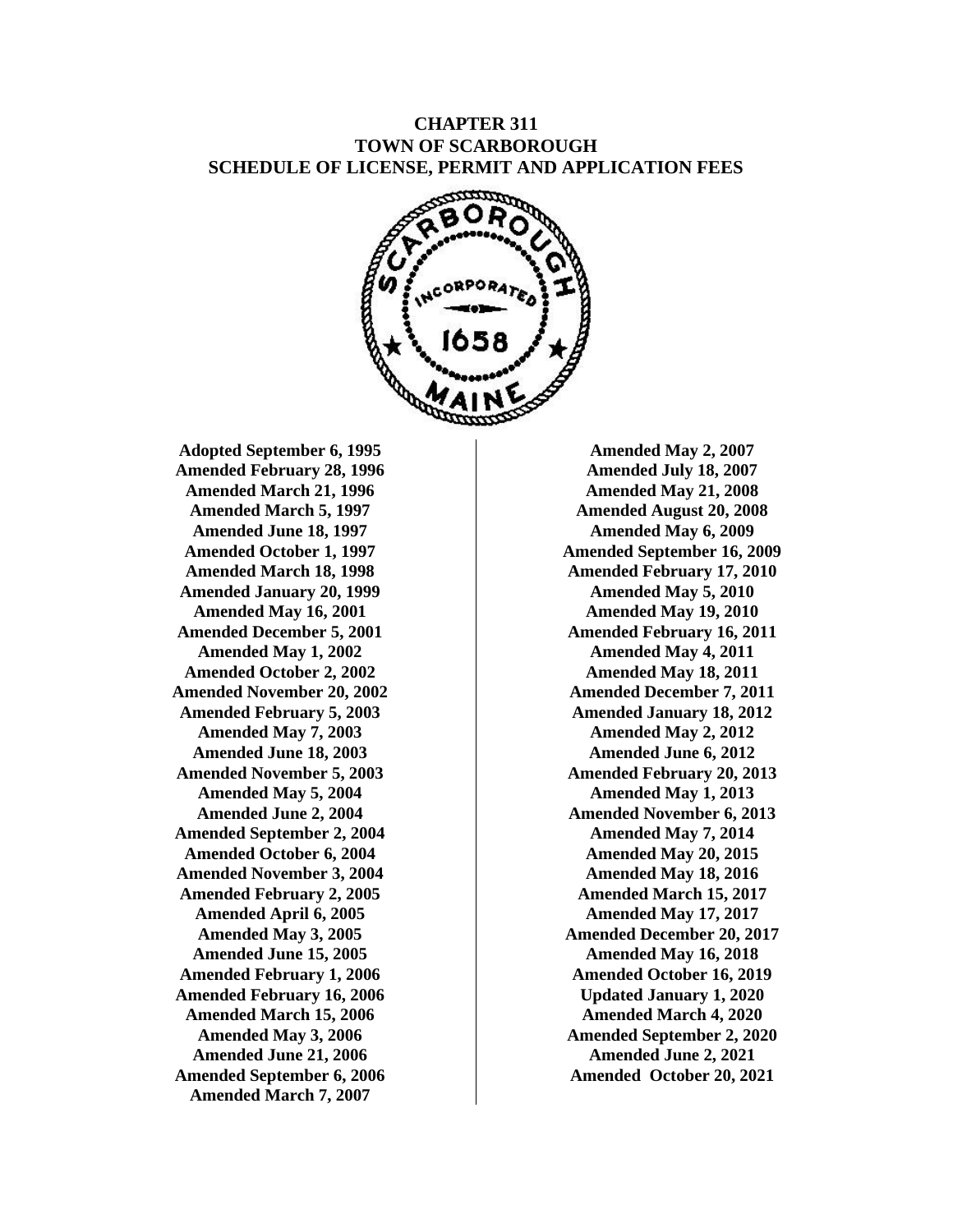| <b>Chapter 402a – Electrical Permit Fees</b>                 | Fee           |
|--------------------------------------------------------------|---------------|
| Administrative Fee [for each application] (adopted 05/06/09) | \$30.00       |
| <b>RESIDENTIAL</b>                                           |               |
| Minimum Fee (amended 05/06/09)                               | \$30.00       |
| Square footage of any structure (adopted 05/06/09)           | \$0.05        |
| Service Inspection (adopted 05/06/09)                        | \$30.00       |
| Each Garage - Under, Attached, Unattached (amended 05/06/09) | \$30.00       |
| <b>RENOVATIONS</b>                                           |               |
| Rewiring Complete Existing Home – Same as New                |               |
| Each Room (amended 05/05/04)                                 | \$15.00       |
| Meter and Panel Upgrade (amended 05/06/09)                   | \$30.00       |
| Alarm/Low Voltage (adopted 05/06/09)                         | \$30.00       |
| Pools, In-Ground or Above (amended 05/06/09)                 | \$30.00       |
| Storage or Utility Buildings (amended 05/06/09)              | \$30.00       |
| <b>COMMERCIAL</b>                                            |               |
| Minimum Fee                                                  | \$30.00       |
| Square Footage of Any Structure (adopted 05/06/09)           | \$0.05        |
| All Signs - Each (amended 05/05/04) (amended 05/06/09)       | \$30.00       |
| Yard Lights - Up to 6 (amended 05/05/04) (amended 05/06/09)  | \$40.00       |
| Each Additional over 6 Yard Lights (amended 05/06/09)        | \$10.00       |
| Utility-Scale Solar Energy System (adopted 10/20/21)         | $$30 + $1/KW$ |

| Chapter 404a – Local Plumbing Permit Fees Internal Permit Fee Schedule     | Fee         |
|----------------------------------------------------------------------------|-------------|
| Administrative Fee [for internal permit applications](adopted 05/07/2014)  | \$20.00     |
| 1. The minimum permit fee is: (amended $05/06/09$ )(amended $02/16/2011$ ) | \$40.00     |
| 2. The fixture fee for all fixtures is per fixture and is:                 |             |
| The fixture fees are no longer on a sliding scale.                         |             |
| (amended 05/06/09)(amended 02/16/2011)                                     | \$10.00 ea. |
| <b>EXTERNAL PERMIT FEE SCHEDULE COMPLETE SYSTEM</b>                        |             |
| Non-engineered System (amended 05/06/09)(amended 02/16/2011)               | \$250.00    |
| Primitive Disposal System (includes alternative toilet) (amended 05/06/09) | \$130.00    |
| Engineered System (amended 05/06/09)                                       | \$250.00    |
| SYSTEM COMPONENTS (INSTALLED SEPARATELY)                                   |             |
| Treatment Tank (amended 05/06/09)(amended 02/16/2011)                      | \$150.00    |
| Holding Tank (amended 05/06/09)                                            | \$130.00    |
| Alternative Toilet (amended 05/06/09)                                      | \$65.00     |
| Disposal Area (amended 05/06/09)(amended 02/16/2011)                       | \$150.00    |
| Engineered Disposal Area (amended 05/06/09)                                | \$200.00    |
| Separated Laundry Disposal Area (amended 05/06/09)                         | \$50.00     |
| <b>OTHER</b>                                                               |             |
| External Permit Amendments (adopted 05/07/2014)                            | \$75.00     |
| Seasonal Conversion Permit (amended 05/06/09)                              | \$65.00     |

| <b>Chapter 405 – Zoning</b>                                                   | Fee      |
|-------------------------------------------------------------------------------|----------|
| Requests for Zoning Amendments (Not from Planning Board or Town Council)      | \$250.00 |
| Contract Zoning – Non-Refundable Application Fee (11/20/02)(amended 05/05/04) | \$500.00 |
| Zoning Determination Letter (adopted 05/07/2014)                              | \$35.00  |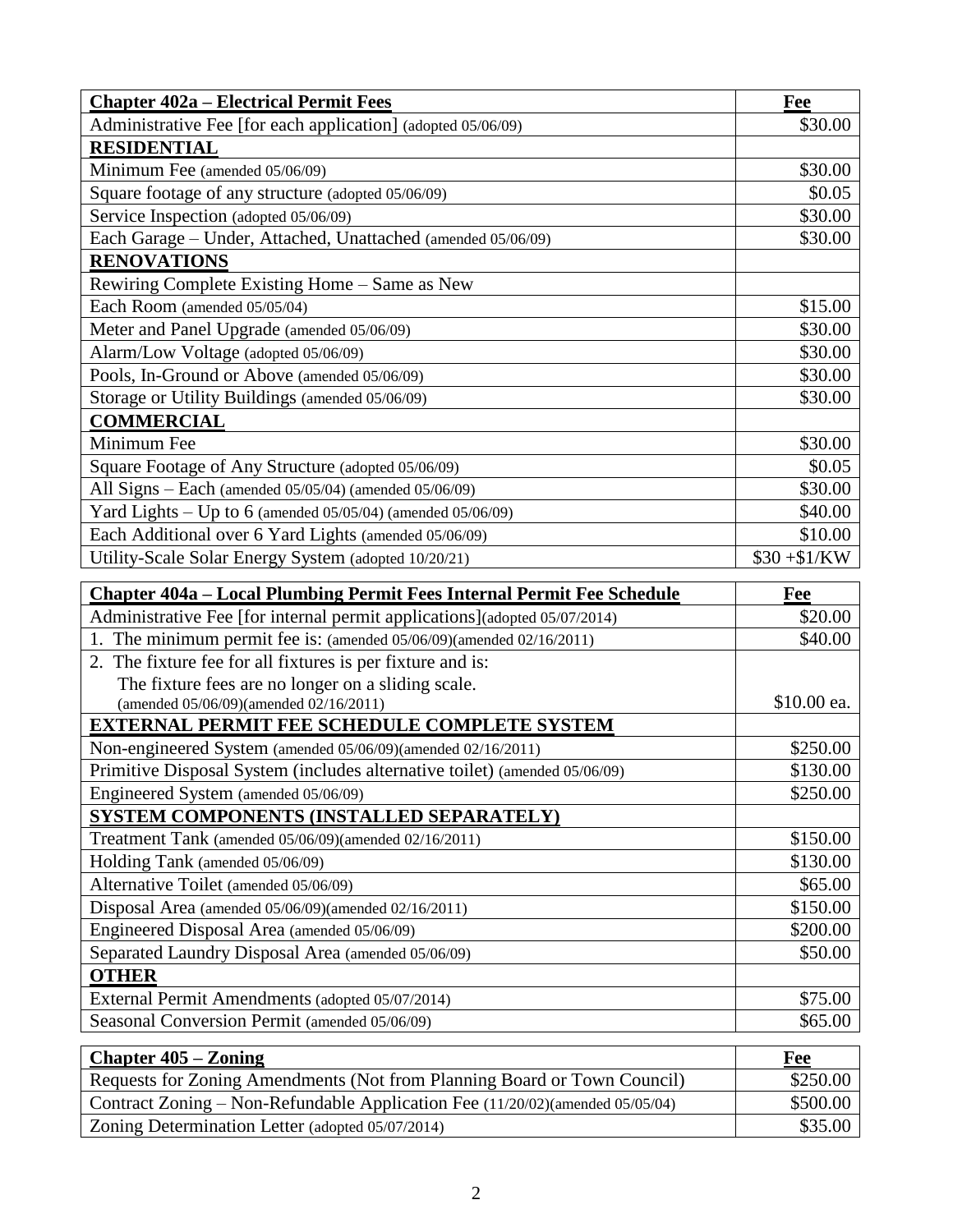| Planning Administrative Review Fee (adopted 05/07/2014)                                       | \$75.00         |
|-----------------------------------------------------------------------------------------------|-----------------|
| Review Fee for Private Way Registration (amended 06/02/04; amended 06/02/2021)                | \$300.00        |
| Plus Fee for inspections conducted by Town Staff, per hour (Section 7) (adopted<br>06/02/2021 | \$75.00         |
| One (1) Dwelling Unit Credit (as per Section VIID(E)1, Development Transfer                   |                 |
| Provisions) (July 18, 2007)[Amended 10/16/19]                                                 | \$50,000.00     |
| Affordable Housing In-Lieu Fee Per Dwelling Unit [Adopted 11/06/2013][Amended                 |                 |
| 10/16/19]                                                                                     | \$50,000.00     |
| Utility-Scale Solar Energy System [adopted 10/20/21]                                          | \$500.00        |
| <b>CODE ENFORCEMENT -</b>                                                                     |                 |
| Building Permit Fees [-a minimum of] (amended 05/06/09)                                       | \$35.00         |
| Per Unit fee for each new dwelling unit created (adopted 06/02/2021)                          | \$50.00         |
| Residential / Commercial Unfinished, per square foot                                          |                 |
| (amended 05/05/04) (amended 05/03/06; amended 06/02/2021)                                     | \$0.25          |
| Residential / Commercial Finished, per square foot                                            |                 |
| (amended 05/05/04) (amended 05/03/0; amended 06/02/2021)                                      | \$0.50          |
| Renovations/Remodels/Alterations/Minor Additions, Residential/Commercial                      | \$12.50 per     |
| (adopted 05/07/2014; amended 06/02/2021)                                                      | \$1,000 of est. |
|                                                                                               | cost of         |
|                                                                                               | construction    |
| Sheds less than 250 SF(adopted 05/07/2014)                                                    | \$35.00         |
| Minimum Application Fee - Will be applied toward the building permit when issued.             |                 |
| Applies to new construction and renovations over 1,000 square feet.                           | \$110.00        |
| First Offense <b>Double</b> the Permit Fee                                                    |                 |
| Each Offense Thereafter Triple the Permit Fee                                                 |                 |
| Demolition Permit Fees (amended 05/05/04) (amended 05/06/09)(amended 05/02/2012)              | \$50.00         |
| Zoning Board Of Appeals - Per Appeal (amended 05/05/04)                                       | \$250.00        |
| Certificate of Occupancy/Change of Use Fee [no charge if in conjunction with other            | \$50.00         |
| active permits) (adopted 05/06/09) (amended 05/07/2014)                                       |                 |
| <b>Sign Permit Fees</b>                                                                       |                 |
| Permanent Signs - each (amended 05/05/04) (amended 05/06/09)                                  | \$35.00         |
| Temporary Signs - each (amended 05/05/04) (amended 05/06/09)                                  | \$35.00         |
| Plus Deposit Required (refundable deposit for removal of sign) (10/02/02)                     | \$300.00        |
| Temporary Storage Containers - Per Application (10/01/97) (amended 05/05/04)                  | \$25.00         |
| Heating Appliance Permit (adopted 05/07/2014)                                                 | \$35.00         |
| Utility-Scale Solar Energy System Installations: [adopted 10/21/21]<br>$1 - 10$ Panels        | \$45.00         |
| $11 - 50$ Panels                                                                              | \$100.00        |
| $51 - 100$ Panels                                                                             | \$200.00        |
| $\geq$ 100 Panels                                                                             | \$500.00        |

The fees for electrical permits, plumbing permits and building permits shall include one inspection of the work covered by each permit. Typically permits include the following inspections: A) Foundation; B) Bed bottom for leech fields; C) Leech bed; D) Electrical; E) Plumbing; F) Framing; and, G) Certificate of Occupancy. For each re-inspection thereafter, per-permit, a fee of \$50 shall be charged. If a re-inspection is required because the permit holder called for an inspection before the work was ready for inspection, such re-inspection shall not occur for at least two (2) weeks, unless the permit holder pays a surcharge of \$200 in addition to the \$50 re-inspection fee. For after the fact Certification of Occupancy/Change of Use Permits and Inspections, the fee is doubled (amended 10/06/04) (amended 05/07/2014)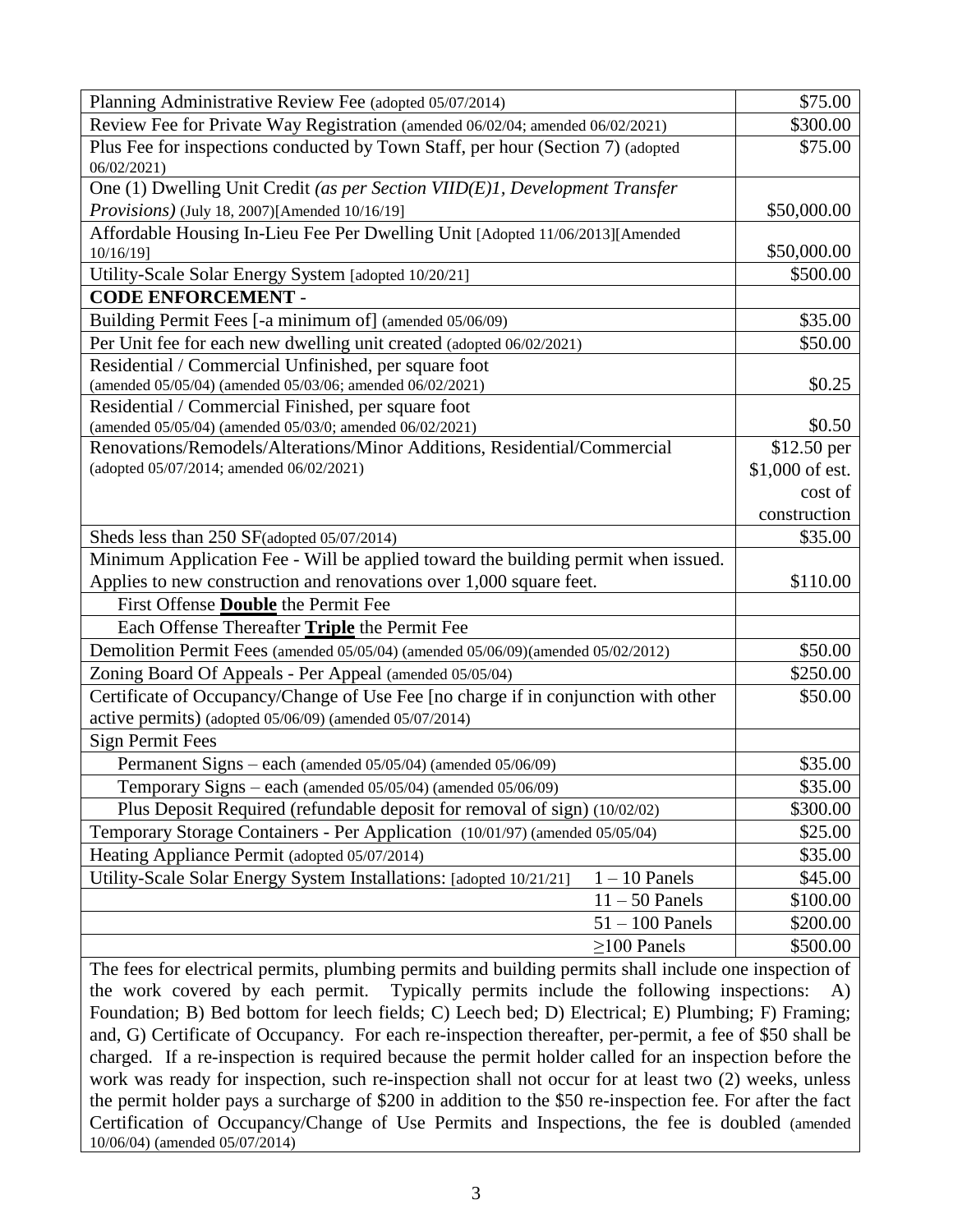| <b>Chapter 405A - Floodplain Management</b> | <sup>k'</sup> ee |
|---------------------------------------------|------------------|
| Non-Refundable Permit Application Fee       |                  |

| <b>Chapter 405B - Site Plan Review</b>                                          | Fee        |
|---------------------------------------------------------------------------------|------------|
| Site Plan Application Fee (plus fee per Square Feet)(adopted 05/07/2014)        | \$500.00   |
| Site Plan Amendment Fee (plus fee per Square Feet)(adopted 05/07/2014)          | \$250.00   |
| Under 1,000 Square Feet (amended 05/07/2014)                                    | \$0.00     |
| 1,000 to 2,000 Square Feet (amended 05/07/2014)                                 | \$250.00   |
| $>2,000$ to 5,000 Square Feet (amended 05/07/2014)                              | \$500.00   |
| $>5,000$ to 10,000 Square Feet (amended 05/07/2014)                             | \$1,000.00 |
| $>10,000$ Square feet and over, plus \$25.00 per 1,000 above 10,000 square feet |            |
| (amended 05/07/2014)                                                            | \$1,000.00 |
| Inspection fee for inspections conducted by Town Staff, per hour (Section 11)   |            |
| (adopted 06/02/2021)                                                            | \$75.00    |

| <b>Chapter 405C – Shoreland Zoning</b>                                        | Fee      |
|-------------------------------------------------------------------------------|----------|
| Planning Board Review (adopted 05/07/2014)                                    | \$250.00 |
| <b>Chapter 406 - Subdivision Review</b>                                       | Fee      |
| Subdivision Application Fee (plus fee per lot) (adopted 05/07/2014)           | \$750.00 |
| Subdivision Amendment Application Fee (plus fee per lot) (adopted 05/07/2014) | \$250.00 |
| Charge Per Lot (amended 05/05/04)                                             | \$175.00 |
| Inspection fee for inspections conducted by Town Staff, per hour (Section VI) | \$75.00  |
| (adopted $06/02/2021$ )                                                       |          |

| <b>Chapter 407 - Septic Tank Sludge Disposal Fees</b>                        | Fee    |
|------------------------------------------------------------------------------|--------|
| Field Spread - per gal. (amended 05/05/04)                                   | \$0.04 |
| Holding Tank - per gal. (amended 05/05/04)                                   | \$0.08 |
| Disposal Of Treatment Plant Sludge S.S.D. Only - per gal. (amended 05/05/04) | \$0.08 |
| Disposal Of Industrial Sludge & Wastes - per gal. (amended 05/05/04)         | \$0.08 |
| Grey Water 2,000 Gallons, Maximum Load - per load (amended 05/05/04)         | \$4.00 |

| <b>Chapter 408 - Extractive Industry, Waste Control, Landfill, And Land</b>       |          |
|-----------------------------------------------------------------------------------|----------|
| <b>Reclamation</b>                                                                | Fee      |
| Plan Review Fee - Minimum fee (amended 05/05/04) (amended 05/07/2014)             | \$250.00 |
| Additional Fee Per Acre In Excess Of 10 Acres - Per additional acre over 10 acres |          |
| (amended $05/05/04$ )                                                             | \$15.00  |

|                      | <b>Chapter 410 - Road Impact Fee Ordinance And Designating Approved Projects</b>              |   |                                                                                                        |
|----------------------|-----------------------------------------------------------------------------------------------|---|--------------------------------------------------------------------------------------------------------|
|                      | The following fees and charges are established for development and the following projects are |   |                                                                                                        |
|                      | designated as eligible for funding from the Highway Impact Fee Trust Fund:                    |   |                                                                                                        |
| Fees                 | Peak Hour Trips                                                                               |   | Cost of Trip                                                                                           |
| A. District 1        | N                                                                                             | Х | \$149.43                                                                                               |
| <b>B.</b> District 2 | N                                                                                             | X | \$292.42                                                                                               |
| C. District 3        | N                                                                                             | X | \$499.05                                                                                               |
| D. District 5        | N                                                                                             | X | \$1,024.52                                                                                             |
|                      |                                                                                               |   | Where $N =$ Estimated number of peak hour trips. Total trips generated during the p.m. peak hour for a |
|                      |                                                                                               |   | development can typically be determined by trip rates presented in the 1987 Institute of               |

Transportation Engineers (ITE) "Trip Generation" handbook, or estimated by field measurements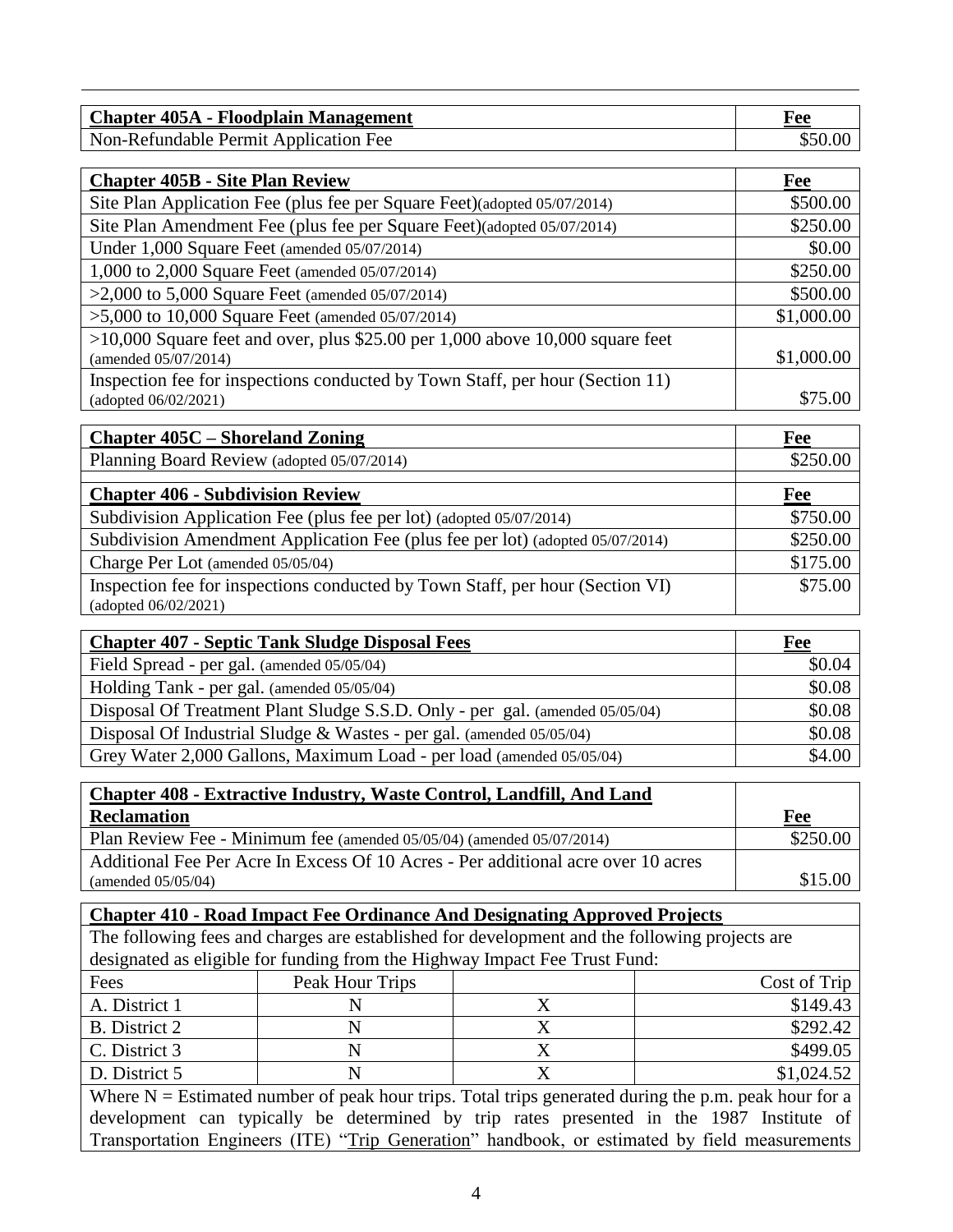collected at similar type developments. If, however, the ITE handbook does not have applicable rates, then the rates should be based on sufficient field data collected at a similar site. There are several types of development (i.e., fast food, shopping plazas, convenience stores, etc.) that simply redirect existing pass-by trips already on the existing roadway system; these trips should not be included in the assessment system. Only "new" trips to the system roadways should be assessed a development fee.

The total Impact Fee for a project shall be the sum of the fees for each district affected.

Projects eligible for funding from the Road Impact Fee Trust Funds are those projects depicted on the 100 scale aerial photographs titled "Long Range Transportation Improvement Program" (April 1989), prepared by Vanasse Hangen Brustling, Inc. as part of the 1988 Maine Mall/Jetport Area Traffic Study conducted for the Portland Area Comprehensive Transportation Study (PACTS) and the Maine Department of Transportation.

| <b>Chapter 500 - Trailer &amp; Trailer Camp</b>                                                     | Fee           |
|-----------------------------------------------------------------------------------------------------|---------------|
| Application Fee, minimum                                                                            | \$27.50       |
| Each unit in excess of 10 (amended 05/21/2008)                                                      | \$3.75        |
| Maximum Fee (amended 05/21/2008)                                                                    | \$200.00      |
|                                                                                                     |               |
| <b>Chapter 501 - Tenting &amp; Camping Ordinance</b>                                                | Fee           |
| Annual Fee For Tenting/Camping Season License, per lot                                              |               |
| (amended 05/05/04; 05/21/2008)                                                                      | \$2.25        |
| Chapter 601 – Traffic Ordinance [amended 05/02/2012]                                                | Fee           |
| Section $26$ – Penalties General (05/03-2006)                                                       |               |
| Fine for any violation of this ordinance is:                                                        | \$80.00       |
| If paid within 30-days of issuance of the ticket the fine is reduced to:                            | \$40.00       |
| Section 27 – Illegally Parked Vehicles (05/03-2006)                                                 |               |
| Fine for illegally parked vehicle, except handicapped parking violation                             | \$80.00       |
| is:                                                                                                 | \$40.00       |
| If paid within 30-days of issuance of the ticket parking fine is reduced to:                        |               |
| Fine for parked vehicle violating handicapped parking is:                                           | \$120.00      |
| If paid within 30-days of issuance of the ticket parking fine is reduced to:                        | \$60.00       |
| Section 30 - Towing Rate Schedule -                                                                 |               |
| Service Call - Gas, Jumpstarts, lockouts, tire change, etc. Range                                   | \$50.00       |
| [amended 06/02/2021]                                                                                |               |
| Vehicle Storage, per day, INCLUDING non-business days                                               |               |
| (amended 05/07/2014; amended 06/02/2021)                                                            | \$50.00       |
| Call out fee, to come to shop during non-business hours<br>(amended 05/07/2014; amended 06/02/2021) | \$50.00       |
| <b>Vehicle Tow</b>                                                                                  |               |
| Day (amended 05/07/2014; amended 06/02/2021)                                                        | \$105.00      |
| Night (amended 05/07/2014; amended 06/02/2021)                                                      | \$115.00      |
| Snow Tow - Range                                                                                    |               |
| Day (amended 05/07/2014; amended 06/02/2021)                                                        | \$115.00      |
| Night (amended 05/07/2014; amended 06/02/2021)                                                      | \$125.00      |
| Vehicle Tow w/dollies - Range (amended 05/07/2014)                                                  | \$80 to \$100 |
| Motorcycle Tow – Same as vehicle due to special equipment                                           |               |
| Pull out (amended 06/02/2021)                                                                       | \$85.00       |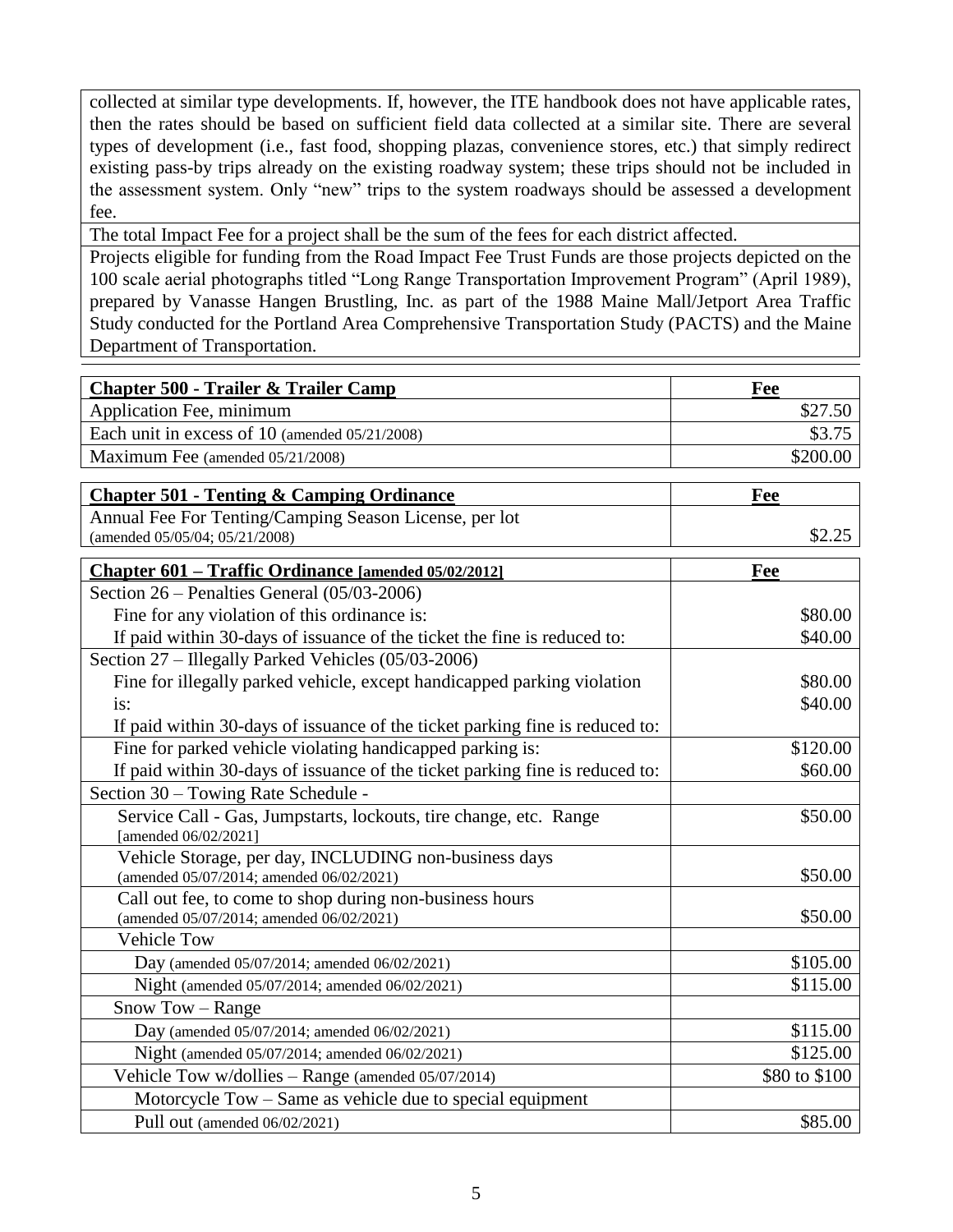Recovery – Same as tow, depending on time of day. After first hour \$70 per additional hour plus any special equipment, i.e., bulldozer, etc.

Definition of Hours – Daytime Hours = 0700 to 1800 hours; Night Time  $Hours = 1800$  to 0700 hours

| <b>Chapter 602A – Mass Gathering</b>                                                                                      | Fee                 |
|---------------------------------------------------------------------------------------------------------------------------|---------------------|
| Application Fee, each event; $1,000 - 2,500$ (Number of anticipate patrons)<br>[amended 05/05/04; 05/21/2008; 06/06/2012] | \$175.00            |
| Application Fee, each event; $2,501 - 5,000$ (Number of anticipate patrons)<br>[adopted 06/06/2012]                       | \$350.00            |
| Application Fee, each event; >5,000 (Number of anticipate patrons)<br>[adopted 06/06/2012]                                | \$500.00            |
|                                                                                                                           |                     |
| <b>Chapter 607 - Alarm Systems</b>                                                                                        | Fee                 |
| False Alarm Fee - per occurrence after third false alarm within one year<br>(amended 05/05/04)                            | \$250.00            |
| Annual Municipal Monitoring Fee for fire or burglar systems                                                               |                     |
| [Adopted 03/04/2020]                                                                                                      | \$500.00            |
| Annual Municipal Monitoring Fee for both fire and burglar system<br>[Adopted 03/04/2020]                                  | \$750.00            |
| Initial Permit & Commissioning Fee for connection to the Municipal                                                        |                     |
| Wireless, Radio Mesh, Alarm System (one-time fee for new transmitters)<br>[Adopted 03/04/2020; amended 06/02/2021]        | \$250.00            |
| Initial Warn Software License for connection to the Municipal Wireless,                                                   |                     |
| Radio Mesh, Alarm System (one-time fee for new transmitters) [Adopted                                                     |                     |
| 06/02/2021]                                                                                                               | \$250.00            |
|                                                                                                                           |                     |
|                                                                                                                           |                     |
| <b>Chapter 608 – Fireworks Ordinance</b>                                                                                  | Fee                 |
| Non-Refundable Local Fireworks Display Permit Application Fee (amended<br>06/15/05                                        | \$50.00             |
|                                                                                                                           |                     |
| <b>Chapter 612 – Rules &amp; Regulations for Use of Parks &amp; Recreation</b><br><b>Facilities</b>                       |                     |
|                                                                                                                           | Fee                 |
| <b>Application Fee</b>                                                                                                    | \$100.00<br>\$50.00 |
| Application Fee for Non-Profit or Service Groups                                                                          |                     |
| <b>Chapter 702 - Street Opening, Fees</b>                                                                                 | Fee                 |
| Excavator License Fee Annual (amended 05/07/2014)                                                                         | \$125.00            |
| Excavation Permit Fee - Each Excavation (amended 05/05/04)                                                                | \$50.00             |
| Renewal Of Excavation Permit (amended 05/05/04)                                                                           | \$50.00             |
| <b>Other Charges</b>                                                                                                      |                     |
| 1. Removing and replacing regulatory signs                                                                                | \$50.00 each        |
| 2. Removing and replacing street name and stop signs                                                                      | \$50.00 each        |
| 3. Reinstalling street and right of way granite monuments                                                                 | \$800.00 each       |
| 4. Long-term maintenance reserve for bituminous street openings                                                           | \$25.00 per sq. yd. |
| <b>Chapter 901 – Refuse collection Fee</b>                                                                                | Fee                 |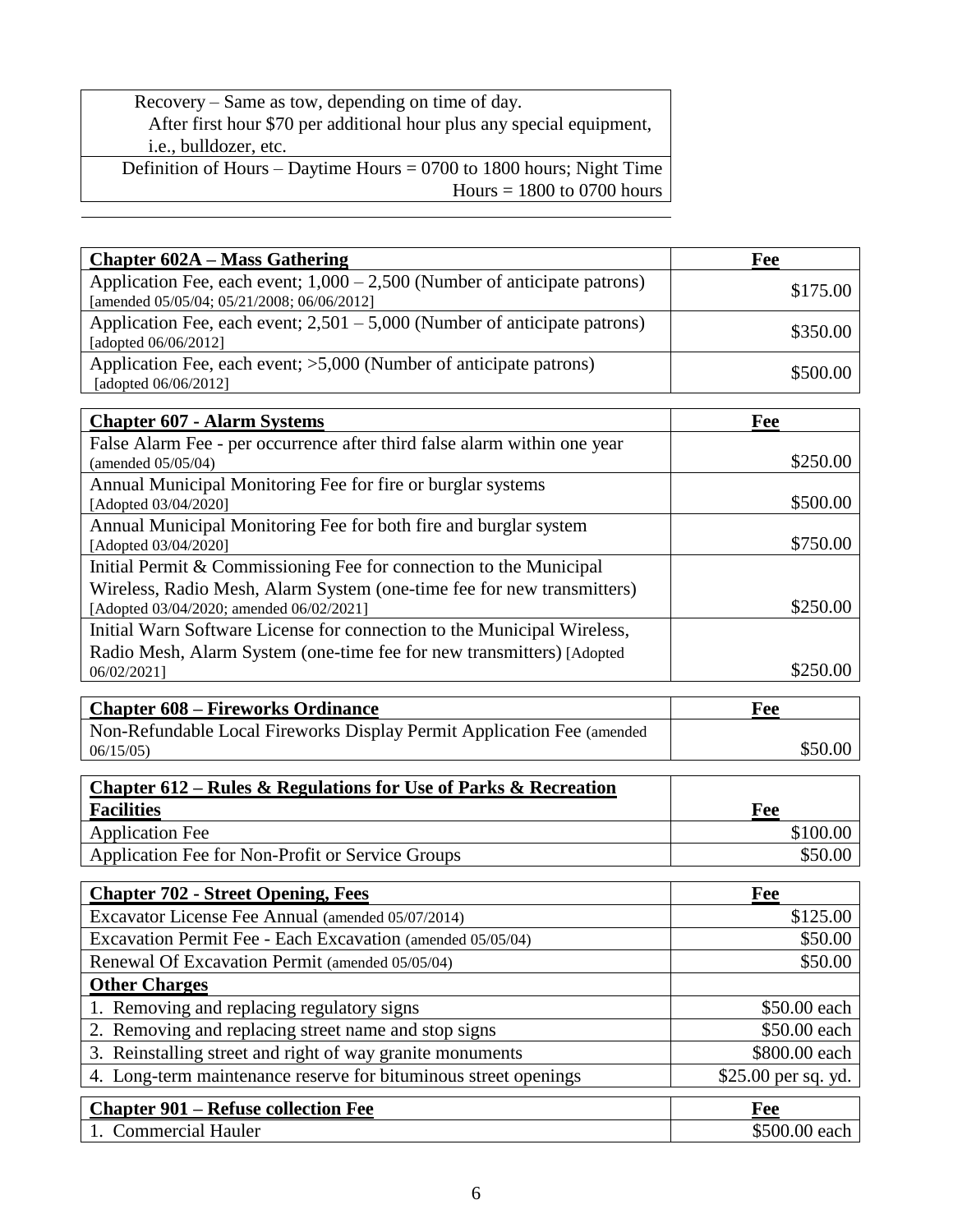| 2. Residential Hauler                                                                                                      | \$500.00 each    |
|----------------------------------------------------------------------------------------------------------------------------|------------------|
| Applications for license renewal received after March 1 <sup>st</sup> shall pay a late                                     |                  |
| fee in the amount of \$100.00 in addition to the regular application fee.                                                  |                  |
| (05/03/2006)                                                                                                               |                  |
| <b>Chapter 1002 - Shellfish Ordinance, Fees</b>                                                                            | Fee              |
| <b>Resident Commercial</b>                                                                                                 | \$200.00         |
| Non-resident Non-reciprocating Commercial                                                                                  | \$400.00         |
| <b>Resident Student Commercial</b>                                                                                         | \$100.00         |
| Non-resident Student Commercial                                                                                            | \$200.00         |
| Over - 60 Years Resident Commercial (Bushel)                                                                               | \$100.00         |
| Resident Recreational - (Over 65 Free)                                                                                     | \$25.00          |
| All Day Licenses - Resident and Non-resident (amended 04/06/05)                                                            | \$10.00          |
| <b>Chapter 1003 - Hawkers &amp; Peddlers</b>                                                                               |                  |
| License Fee for Hawkers & Peddlers License (05/21/2008)                                                                    | Fee<br>\$110.00  |
|                                                                                                                            |                  |
| <b>Chapter 1004 - Taxicab Licenses</b>                                                                                     | Fee              |
| Annual License - Each Taxicab (amended 05/05/04) (amended 05/06/09)                                                        | \$150.00         |
| Annual License - Each Operator (amended 05/05/04) (amended 05/06/09)                                                       | \$50.00          |
| Chapter 1005 - Innkeepers Licenses (06/21/2006)                                                                            | Fee              |
| <b>Application Fee</b>                                                                                                     | \$50.00          |
| Per Room Fee                                                                                                               | $$3.00$ per room |
| Maximum Fee Not to Exceed                                                                                                  | \$350.00         |
|                                                                                                                            |                  |
|                                                                                                                            |                  |
| <b>Chapter 1006 - Ferry Beach/Hurd Park Fees Season Passes</b>                                                             | Fee              |
| Resident And/Or Taxpayer Season Pass - (includes Ferry Beach, Higgins                                                      |                  |
| Beach and Hurd Park) (amended 05/05/04; 05/18/11)(amended 05/02/2012) (amended                                             |                  |
| 05/07/2014                                                                                                                 | \$40.00          |
| Resident - Additional Vehicle Registered to the Same Address                                                               | \$5.00           |
| Non-Resident Season Beach Pass - (includes Ferry Beach Higgins Beach                                                       |                  |
| and Hurd Park) (amended 05/05/04) (amended 05/02/2012) (amended                                                            |                  |
| 05/07/2014)(amended 12/20/17)                                                                                              | \$150.00         |
| Higgins Beach – Metered parking spaces on Bayview Avenue Fee                                                               |                  |
| [adopted 05/17/17]                                                                                                         | \$1.00 Hourly    |
| Pass Card for Meters [adopted 12/20/17)                                                                                    | \$1.00           |
| Resident Commercial Fisherman Season Beach Pass - (Ferry Beach only,                                                       | <b>FREE</b>      |
| must show State Commercial Fisherman License)<br>Resident Senior Citizen Season Pass - (includes both Ferry Beach, Higgins |                  |
| Beach and Hurd Park)                                                                                                       | <b>FREE</b>      |
| Resident Veteran Lifetime Season Pass - Applications must be filed and                                                     |                  |
| applicant must meet the following criteria: must be a resident of the Town                                                 |                  |
| of Scarborough and must have received an honorable discharge or general                                                    |                  |
| discharge under honorable conditions [copy of DD214 must accompany                                                         |                  |
| application]. This pass will not expire and is valid for the lifetime of the                                               |                  |
| holder. (Please note that any Scarborough Veteran age 60 years or older will                                               |                  |
| not be issued a Resident Veteran Season Pass as they are automatically                                                     |                  |
| entitled to a free Resident Senior Citizen Season Pass.)<br>(Adopted 05/19/2010)                                           | <b>FREE</b>      |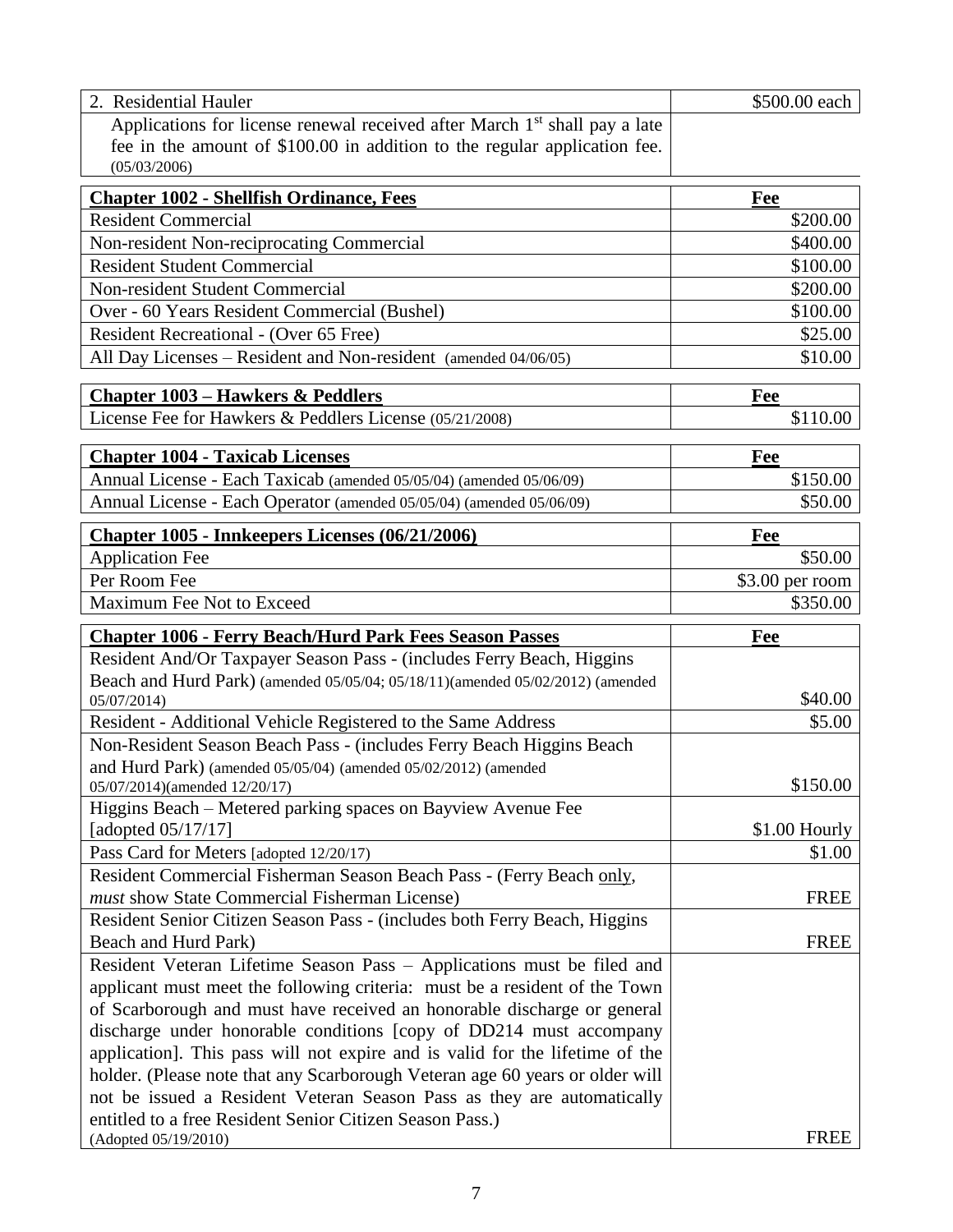| <b>DAILY PARKING RATES (WITHOUT PASS)</b>                                |            |
|--------------------------------------------------------------------------|------------|
| Daily Parking: Ferry Beach, Higgins Beach And Hurd Park (amended         | \$15.00    |
| 05/05/04) (amended 05/02/2012)(amended 12/20/17)                         |            |
| Morning Parking Fee (e.g. Passenger Vehicles, Motor Bikes) – 5:30 AM to  |            |
| 9:00 AM (adopted 12/20/17)                                               | \$5.00     |
| End of Day Parking Fee (e.g. Passenger Vehicles, Motor Bikes) $-3$ PM to |            |
| 6 PM (amended 05/03/05)(amended 12/20/17)                                | \$5.00     |
| Larger Vehicle Daily Parking Fee - (R.V.'s, Campers and Buses) (amended  |            |
| 05/05/04)(amended 12/20/17)                                              | \$45.00    |
| <b>BOAT LAUNCHING FEE</b>                                                |            |
| Launching from any town facility, includes Ferry Beach Boat Launch and   |            |
| Co-op Boat Launch (Note – Ferry Beach – parking is not included)         |            |
| Resident - Daily Boat Launching Fee (amended 05/05/04)                   | \$10.00    |
| Resident – Seasonal Boat Launching Fee                                   | \$25.00    |
| Resident - Additional Boat Launching Fee Registered to the Same Address  | \$5.00     |
| [Amended 05/18/16]                                                       |            |
| Resident Commercial Fisherman Seasonal Boat Launch Pass                  | Free       |
| Non-Resident - Daily Boat Launching Fee (amended 05/05/04)               | \$20.00    |
| Non-Resident – Seasonal Boat Launching Fee (amended 12/20/17)            | \$75.00    |
| <b>Chapter 1007 - C.A.T.V. (Cable T.V.) Operators Fees</b>               | Fee        |
| Franchise Filing Fee (Amended 05/04/2011)                                | \$1,000.00 |
|                                                                          |            |
| <b>Chapter 1008 - Special Amusement Operator License Fees</b>            | Fee        |
|                                                                          |            |
|                                                                          |            |
| <b>Annual License Fee</b>                                                | \$110.00   |
| <b>Chapter 1009 - Coin Operated Game License Fees</b>                    | Fee        |
| Annual License Fee - Per Machine (B-2 Zone)                              | \$110.00   |
| Annual Video Arcade License Campgrounds (R-F Zone) Maximum of 25         |            |
| machines (amended 05/03/06)                                              | \$1,500.00 |
|                                                                          |            |
| <b>Chapter 1010 - Massage Establishment Annual License Fees</b>          | Fee        |
| Massage Establishment                                                    | \$55.00    |
| Combined Massage Establishment/Massage Therapist                         | \$35.00    |
| Massage Therapist                                                        | \$30.00    |
|                                                                          |            |
| <b>Chapter 1011 - Para-Massage Establishment Annual License Fees</b>     | Fee        |
| Para-Massage Establishment License                                       | \$55.00    |
| Para-Massager License                                                    | \$30.00    |
| Combined Para-Massager Est./Para-Massager License                        | \$35.00    |
|                                                                          |            |
| <b>Chapter 1012 - Adult Business - Viewing Booth Annual License Fees</b> | Fee        |
| <b>Annual License For Each Viewing Booth</b>                             | \$110.00   |
|                                                                          |            |
| Chapter 1013 - Ice Cream Trucks (06/18/97)                               | Fee        |
| <b>Application Fee</b>                                                   | \$110.00   |
| <b>Each Additional Truck</b>                                             | \$30.00    |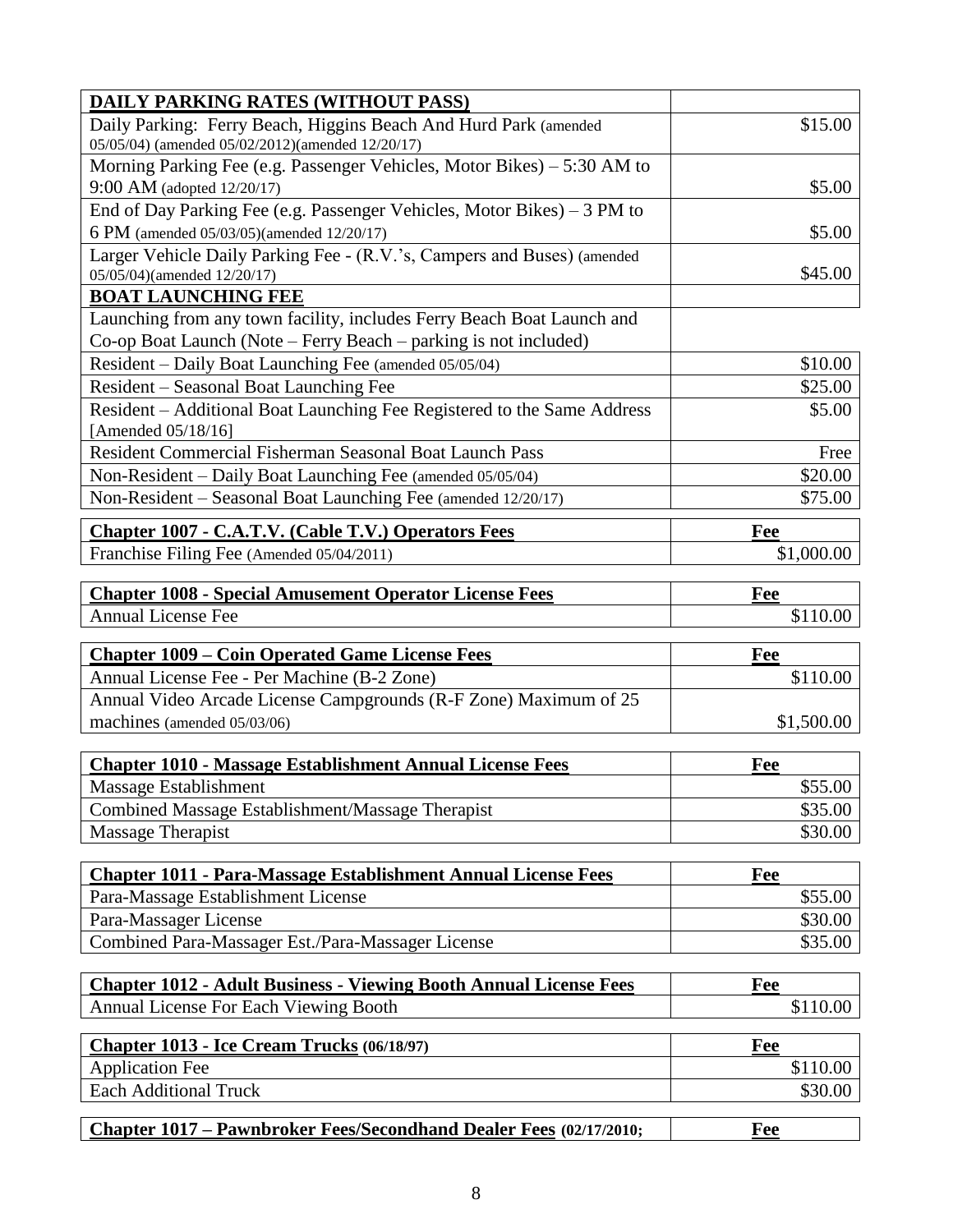| amended 05/18/16)      |             |
|------------------------|-------------|
| <b>Application Fee</b> | \$100<br>00 |
| <b>SBI Check</b>       |             |

| <b>Chapter 1201 - Cemetery Fees</b>                                                                             | Fee        |
|-----------------------------------------------------------------------------------------------------------------|------------|
| Sale Of Lots -                                                                                                  |            |
| Scarborough Memorial Cemetery Per Grave (amended 05/05/04; amended<br>06/02/2021                                | \$800.00   |
| Scarborough Memorial Cemetery – Section D, Lots for Cremations Only<br>(adopted 02/16/2011; amended 06/02/2021) | \$440.00   |
| <b>Grave Opening Charges</b>                                                                                    |            |
| Regular Burial - Weekdays (amended 05/05/04 - 05/04/201; amended 06/02/20211;<br>amended 06/02/2021)            | \$900.00   |
| Regular Burial – Weekends & Holidays (adopted $06/02/2021$ )                                                    | \$1,350.00 |
| Cremation Burial - Weekdays (amended 05/05/04 - 05/04/2011; amended 06/02/2021)                                 | \$500.00   |
| Cremation Burial – Weekends & Holidays (adopted $06/02/2021$ )                                                  | \$750.00   |

| Chapter 1401 - Coastal Water and Harbor Fees [amended 02-20-13]                     | Fee      |
|-------------------------------------------------------------------------------------|----------|
| <b>Annual Mooring &amp; Pier Use Fees</b>                                           |          |
| Recreational Pier Use - Resident and/or Taxpayer (amended 05/05/04) (amended        |          |
| 12/20/17                                                                            | \$50.00  |
| Recreational Pier Use - Non-Resident (amended 05/05/04) (amended 12/20/17)          | \$150.00 |
| Commercial Pier User - Resident and/or Taxpayer (amended 12/20/17)                  | \$100.00 |
| Commercial Pier User – Non-Resident (amended 12/20/17)                              | \$300.00 |
| Recreational Mooring & Pier Use Fee - Resident and/or Taxpayer (amended<br>12/20/17 | \$100.00 |
| Recreational Mooring & Pier Use Fee - Non-Resident (amended 12/20/17)               | \$250.00 |
| Commercial Mooring & Pier Use Fee - Resident and/or Taxpayer (amended               |          |
| 12/20/17                                                                            | \$150.00 |
| Commercial Mooring & Pier Use Fee - Non-Resident (amended 12/20/17)                 | \$400.00 |
| <b>Assessing Office Charges</b>                                                     | Fee      |
| Printouts                                                                           |          |
| Name/Location/Map & Lot                                                             | \$25.00  |
| Name/Address/Location/Map & Lot                                                     | \$50.00  |
| Name/Location/Map & Lot/Assessment                                                  | \$75.00  |
| Name/Address/Location/Map/Lot/Assess                                                | \$75.00  |
| Name/Address/Location/Map/Lot/Assess/Ref.                                           | \$100.00 |
| Valuation Report – Printout per page                                                | \$2.00   |
| Mailing Labels - Each [amended 05-17-17]                                            | \$.10    |
| Copy of Property Card                                                               | \$2.00   |
| Large Map                                                                           | \$5.00   |
| Reduced Map                                                                         | \$2.50   |
| <b>Reduced Set of Maps</b>                                                          | \$200.00 |
| <b>Fire Department Fees</b>                                                         |          |
| <b>Fire Department Construction Permit &amp; Plans Review Fees</b>                  | Fee      |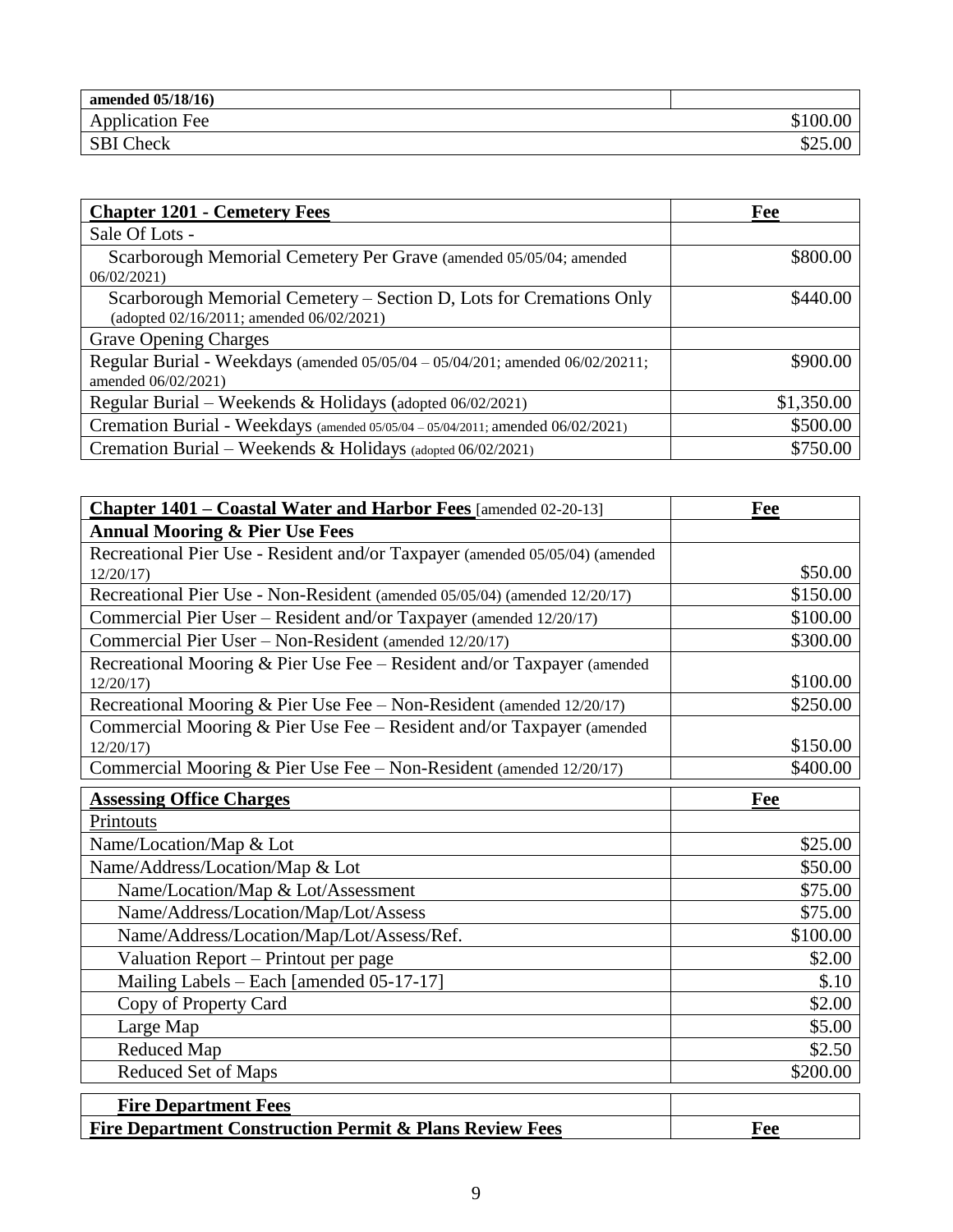| A Fire Department construction permit is required for any new construction,                                 |                                                      |
|-------------------------------------------------------------------------------------------------------------|------------------------------------------------------|
| or remodeling of existing commercial space, or erection of any temporary                                    |                                                      |
| structures for commercial purposes. The permit allows us to review                                          |                                                      |
| important information concerning life safety issues, the buildings alarm &                                  |                                                      |
| suppression systems, utility connections, heating system information, water                                 |                                                      |
| supply, hazardous materials, fire lanes, and a variety of other items prior to                              |                                                      |
| the start of construction. (amended $11/05/03$ )                                                            |                                                      |
| Administrative Construction Permit Fee<br>Minimum<br>[amended<br>$05/18/16$ ;                               | \$50.00                                              |
| 05/16/18][amended 09/02/2020]                                                                               |                                                      |
| Construction permit fees for all commercial buildings shall be<br>[amended 05/17/17] [amended 09/02/2020]   | \$0.20 per sq. ft.                                   |
| Commercial structures include any building that is non-residential, or any                                  |                                                      |
| residential complex that has three or more living units.                                                    |                                                      |
| Construction permit fees cover the following services:                                                      |                                                      |
| Initial conference and fact finding discussion                                                              |                                                      |
| Concept plans review for compliance with local ordinances                                                   |                                                      |
| Site Plan review                                                                                            |                                                      |
|                                                                                                             |                                                      |
| Construction plans review                                                                                   |                                                      |
| Follow-up meetings with contractors, architects, and building owners                                        |                                                      |
| Structural building inspections as necessary during construction                                            |                                                      |
| One (1) comprehensive alarm system and fire suppression system test to be                                   |                                                      |
| scheduled after coordination of reporting information with the Fire                                         |                                                      |
| Department, and after all components have been installed to the applicable                                  |                                                      |
| codes and pre-tested through to the monitoring company.                                                     |                                                      |
| One (1) final Certificate of Occupancy inspection to be scheduled when all                                  |                                                      |
| Federal State and Local codes have been met and the building is ready for                                   |                                                      |
| occupancy.                                                                                                  |                                                      |
| <b>Additional Fire Dept. Construction Permits &amp; Plans Review Fees</b>                                   |                                                      |
| <b>Commercial Renovations/Remodels/Alterations/Minor Additions</b>                                          | \$5.00 per \$1,000 of                                |
| [amended 05/17/17]                                                                                          | estimated cost of                                    |
|                                                                                                             | construction                                         |
| Re-inspection of alarm & fire suppression system testing required due to                                    | \$100.00 first occurrence<br>and \$200.00 for second |
| improper pre-testing, installation, or lack of coordination with the Fire                                   | and any subsequent                                   |
| Department concerning appropriate reporting requirements. (amended                                          | occurrence                                           |
| 05/05/04) (amended 05/06/09)                                                                                |                                                      |
| Re-inspection fee for Certificate of Occupancy (amended 05/05/04)                                           | \$100.00 first                                       |
| (amended 05/06/09)                                                                                          | occurrence and                                       |
|                                                                                                             | \$200.00 for second                                  |
|                                                                                                             | and any subsequent                                   |
|                                                                                                             | occurrence                                           |
| Commercial Fire Alarm Plan Review & Permit Fees [adopted 05/06/09;<br>amended 05/18/16][amended 09/02/2020] | \$50.00                                              |
| Minimum Administrative Fee [amended 05/18/16; 05/16/18][amended 09/02/2020]                                 | \$50.00                                              |
| New Fire Alarm Control panel [amended 05/18/16]                                                             | \$100.00                                             |
| Replacement of Fire Alarm panel with Exiting Devices [amended 05/18/16]                                     | \$100.00                                             |
| New Initiation or Notification Devices [amended 05/18/16]                                                   | \$50.00                                              |
| Commercial Sprinkler System Plan Review & Permit Fees [adopted 05/06/09;                                    | \$50.00                                              |
| amended 05/18/16; amended 09/02/2020]                                                                       |                                                      |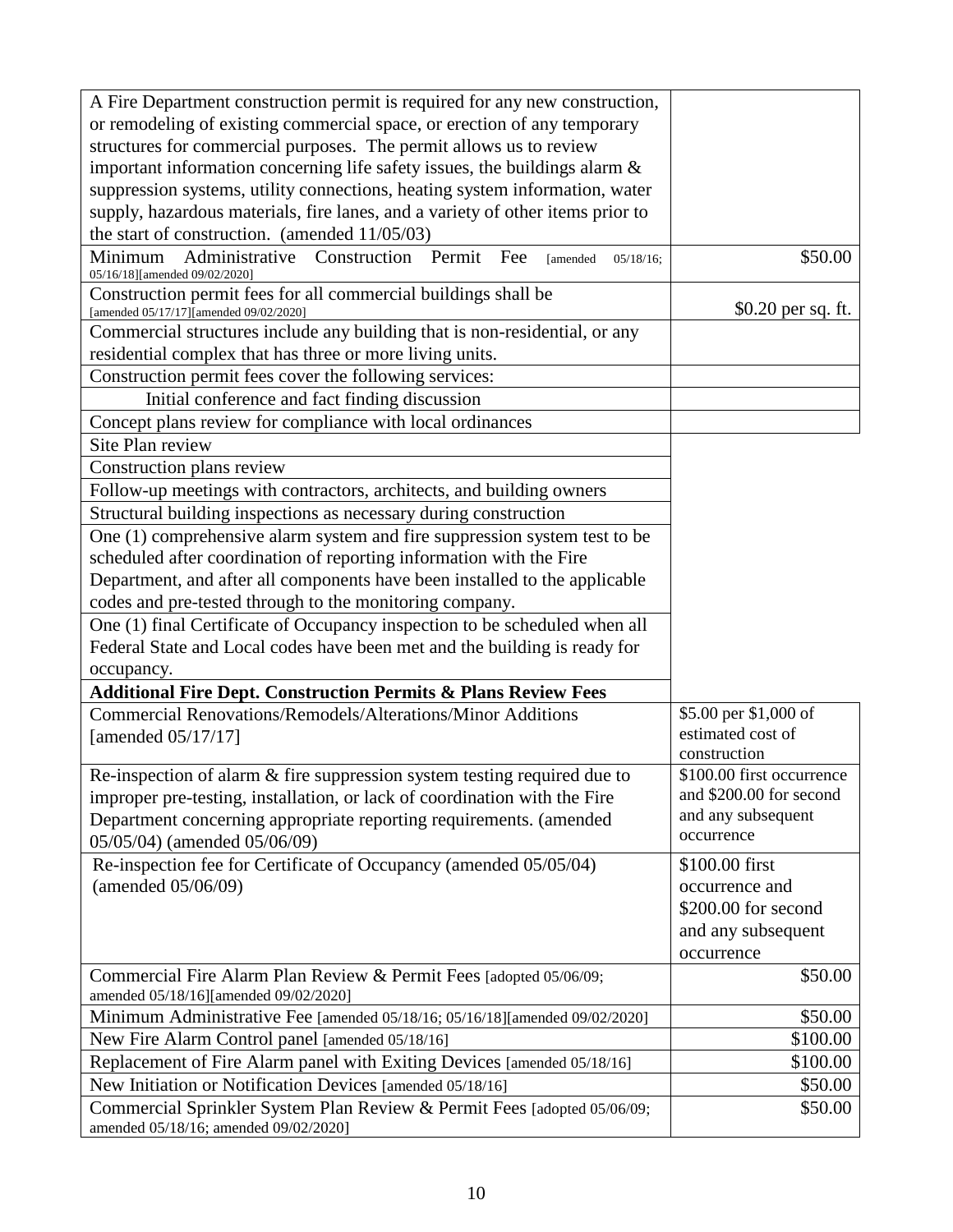| New Sprinkler Heads [amended 05/18/16]                                                                                         | \$1.00/Head         |
|--------------------------------------------------------------------------------------------------------------------------------|---------------------|
| Relocation of Sprinkler Head [amended 05/18/16]                                                                                | \$0.50/Head         |
| Fire Pump Installations [amended 05/18/16]                                                                                     | \$100.00 Each       |
| Fuel Canopy Installation [amended 05/18/16]                                                                                    | \$100.00 Each       |
| Kitchen Suppression System Installation [amended 05/18/16]                                                                     | \$100.00 Each       |
| Blasting Permit Fee (adopted 05/06/09)                                                                                         | \$50.00             |
| <b>Fire Department Fees</b>                                                                                                    | <b>Fee Per Hour</b> |
| Aerial / Ladder Truck                                                                                                          | \$150.00            |
| <b>Pumper Truck</b>                                                                                                            | \$125.00            |
| <b>Squad Truck</b>                                                                                                             | \$125.00            |
| Command Van                                                                                                                    | \$100.00            |
| Rescue Unit                                                                                                                    | \$100.00            |
| Tank Truck 4 x 4/Marine Rescue Boat (amended 05/07/2014)                                                                       | \$75.00             |
| Utility Truck/Chief or Duty Officers SUV (amended 05/07/2014)                                                                  | \$50.00             |
| All-Terrain Vehicles (amended 05/07/2014)                                                                                      | \$25.00             |
| Personnel Labor [amended 05/01/2013; amended 06/02/2021]                                                                       | \$65.00             |
| <b>Fire Department Rescue Charges</b>                                                                                          | Fee                 |
| <b>Base Rescue Charges:</b>                                                                                                    |                     |
| Based on bundled rate plan adopted May 1, 2013, these rates shall                                                              |                     |
| automatically adjust when and by the same % as those established and                                                           |                     |
| approved by the Centers for Medicare & Medicaid Services (CMS).                                                                |                     |
| Basic Life Support Non-Emergency (adopted 05/01/2013) (amended                                                                 |                     |
| 05/07/2014)(05/20/15; amended 05/18/16; amended 03/15/17; amended 05/17/17; updated                                            | \$605.60            |
| 01/01/19; updated 01/01/2020)                                                                                                  |                     |
| Basic Life Support Emergency (adopted 05/01/2013)(amended 05/07/2014)                                                          |                     |
| (05/20/15; amended 05/18/16; amended 03/15/17; amended 05/17/17; updated 01/01/19;                                             | \$757.10            |
| updated 01/01/2020; amended 06/02/2021)                                                                                        |                     |
| Advance Life Support Level 1 Emergency (adopted 05/01/2013)                                                                    |                     |
| (amended 05/07/2014) (05/20/15; amended 05/18/16; amended 03/15/17; amended<br>05/17/17; updated 01/01/19; updated 01/01/2020) | \$930.65            |
| Advance Life Support Level 2 Emergency (adopted 05/01/2013)                                                                    |                     |
| (amended 05/07/2014) (05/20/15; amended 05/18/16; amended 03/15/17; amended                                                    |                     |
| 05/17/17; updated 01/01/19; updated 01/01/2020)                                                                                | \$1,325.63          |
| <b>Additional Rescue Charges:</b>                                                                                              |                     |
| Mileage/Non-Covered Mileage (adopted 05/07/2014) (05/20/1; amended 05/18/165;                                                  | \$15.26             |
| amended 05/17/17; updated 01/01/19; updated 01/01/2020; amended 06/02/2021)                                                    |                     |
| No Transport (amended 05/05/04)(amended 05/06/09)(amended 01/18/12)                                                            | \$125.00            |
| Paramedic Intercept Fee (05/21/2008; updated 01/01/2020)                                                                       | \$300.00            |
| Fees are set by State Statutes – pursuant to Title 22, Health and Welfare,                                                     |                     |
| subtitle 2, §1711, pertaining to <i>Fees charges</i> , and as amended from time to                                             |                     |
| time. (adopted 05/07/2014)                                                                                                     |                     |
|                                                                                                                                |                     |
| <b>Chapter 1015 - Food Handlers Registration Fee</b><br>(adopted 05/03/06)(amended 05/21/08)(amended 05/05/2010)               |                     |
| Food handlers Registration Fee - Year Round Business                                                                           | \$220.00            |
| Seasonal, catering and in-home food handlers                                                                                   |                     |
| [Seasonal - 6 months or less]                                                                                                  | \$110.00            |
|                                                                                                                                |                     |
| Chapter 1016 - Garage/Yard Sale (adopted 03/07/2007)                                                                           | <b>Fee</b>          |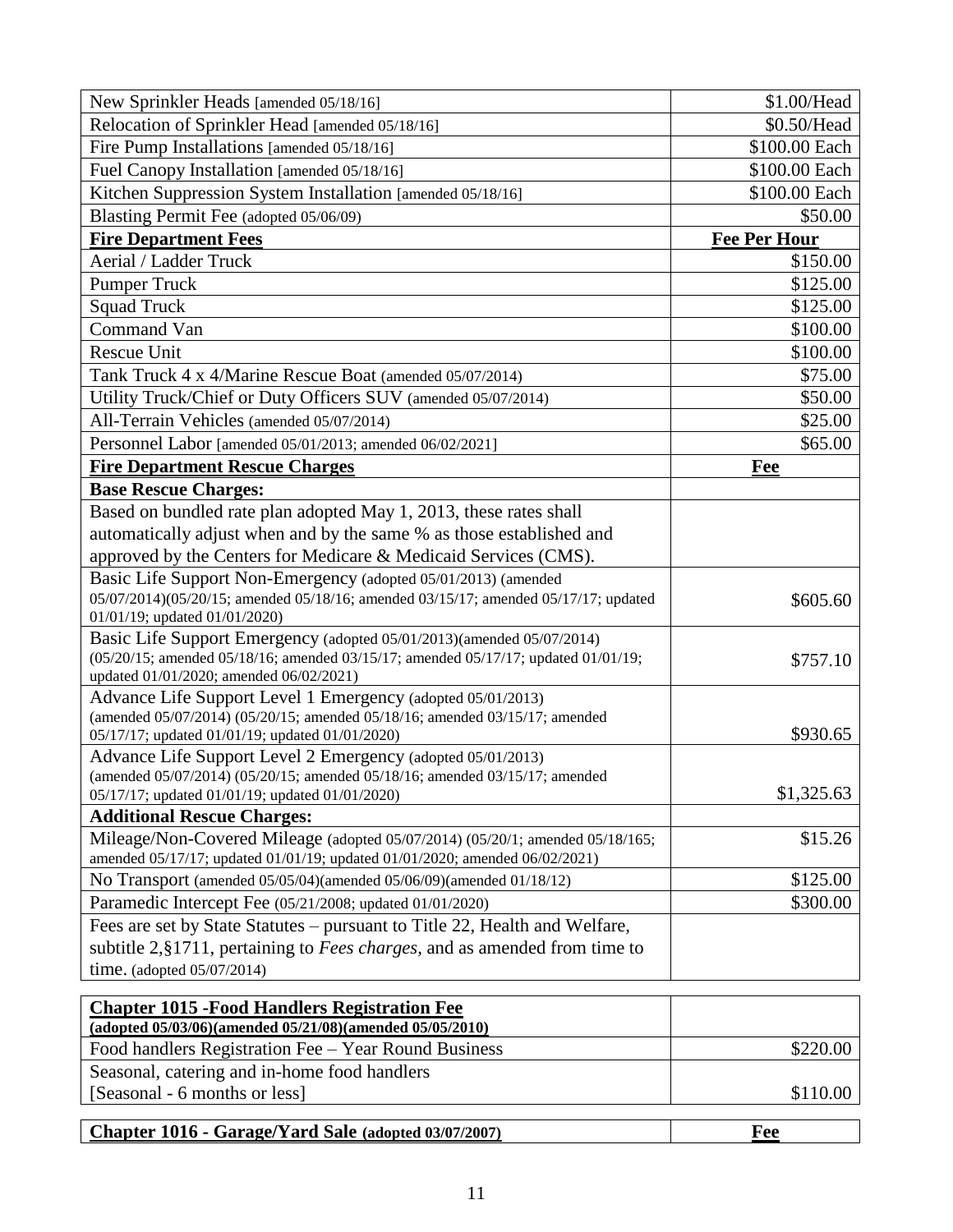Garage/Yard Sale Permit \$5.00 per sale

| Horse Beach Permit (per rider) (adopted 10/02/02)                                       | <b>Fee</b>           |
|-----------------------------------------------------------------------------------------|----------------------|
| All Permits (amended 05/06/09; amended 09/16/09)                                        | \$20.00              |
| <b>Interest Penalties (adopted 05/02/2007)</b>                                          | <b>Penalty</b>       |
| Interest on fees, charges or payments owed to the Town which are more than              | 1.5% per month       |
| 30-days past due                                                                        |                      |
| Miscellaneous Fees (adopted 05/03/05) (amended 02/15/06)                                | Fee                  |
| Marriage Ceremonies Performed (amended 02/15/06)                                        | \$50.00              |
| Miscellaneous Administrative Fees - Town Clerk's Office (amended 05/06/09)              | \$15.00              |
| Replacement Fee for all Applications and Licenses/Permits                               |                      |
| (adopted 05/04/2011)                                                                    | \$5.00               |
| Genealogy / Research - \$3.00 per name, whether or not a record is found,               |                      |
| this includes a photocopy. For an attested copy, the fee is as set by the State         |                      |
| of Maine Office of Vital Records.                                                       |                      |
| Dog License Late Fee $-$ Upon receipt of the rabies certificate(s) from the             |                      |
| State of Maine the Town Clerk's Office will notify owner(s) they need to                |                      |
| register their $\log(s)$ within 10-days. If a resident fails to license their $\log(s)$ |                      |
| within 10-days of notification from the Town Clerk's Office a late fee will             |                      |
| be charged for each dog. (05/21/2008) (amended 05/07/2014)                              | $$25.00$ per dog     |
| Non-sufficient Funds (adopted 05/07/2014)                                               | \$30.00              |
| Notary Fee (amended 3/6/96; 05/05/04; 05/21/2008)                                       | Fee                  |
| First 3-pages                                                                           | \$10.00              |
| Any Documents more than 3-pages                                                         | 15.00                |
| Photocopies                                                                             | Fee                  |
| Single Sheets - Their Original                                                          |                      |
| 8 1/2 x 11 Regular, each copy                                                           | \$0.25               |
| 8 ½ x 14 Legal, each copy                                                               | \$1.00               |
| 11 x 17 Ledger, each copy                                                               | \$1.50               |
| Photocopies (amended 3/6/96)                                                            | Fee                  |
| <b>Single Sheets - Our Document</b>                                                     |                      |
| 8 1/2 x 11 or 14 or 17, first page                                                      | \$2.00               |
| <b>Each Additional Page</b>                                                             | \$0.50               |
| Maps, each copy                                                                         | \$5.00               |
| Meeting DVD [Copying]                                                                   | \$25.00              |
| Electronic Responses to Requests (adopted 05/07/2014)                                   | $$57.03$ per 4 hours |
| <b>Police Department Charges</b>                                                        | Fee                  |
| Special Police Charge, Per Hour, 4 hour minimum charge per officer.                     |                      |
| (amended 05/05/04; 05/02/07; 05/21/2008; 05/04/201; amended 06/02/2021)                 | \$57.03              |
| Police Cruiser Charge (adopted 05/07/2014; amended 06/02/2021)                          | $$57.03$ per every   |
|                                                                                         | 4 hours              |
| Notice of minimum charge if event is canceled without proper notice                     | 4 Hours              |
| (amended 06/02/2021)                                                                    |                      |
| <b>Police Reports</b>                                                                   |                      |
| First Page (amended 05/05/04)                                                           | \$12.00              |